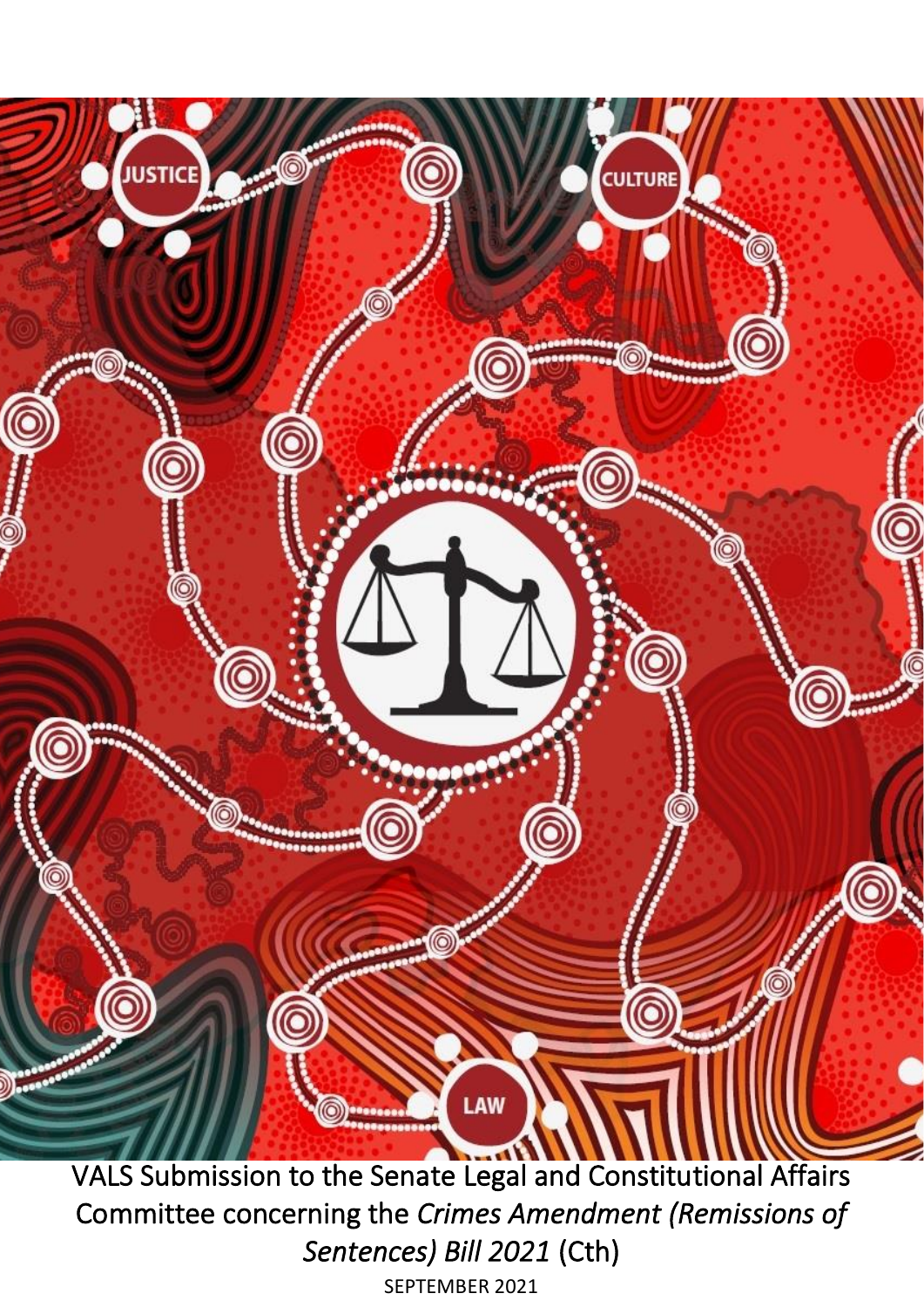# **Contents**

**This submission has been endorsed by Liberty Victoria and Fitzroy Legal Service**





Community<br>driven justice.

**Contact:** Andreea Lachsz, Head of Policy, Communications and Strategy alachsz@vals.org.au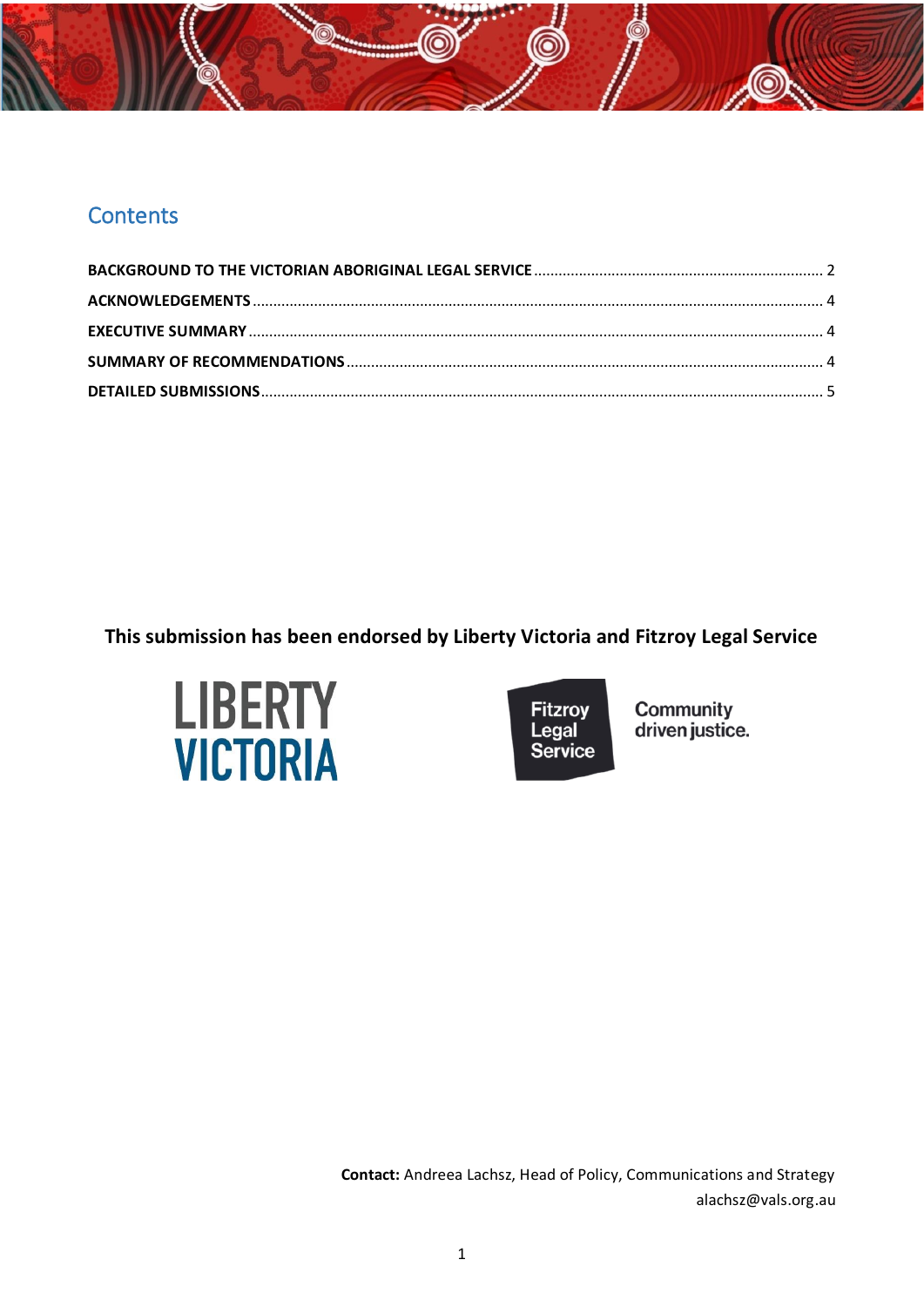# <span id="page-2-0"></span>**BACKGROUND TO THE VICTORIAN ABORIGINAL LEGAL SERVICE**

The Victorian Aboriginal Legal Service (VALS) is an Aboriginal Community Controlled Organisation (**ACCO**). VALS was established in 1973 to provide culturally safe legal and community justice services to Aboriginal and/or Torres Strait Islander people across Victoria.<sup>1</sup> VALS' vision is to ensure that Aboriginal people in Victoria are treated equally before the law; our human rights are respected; and we have the choice to live a life of the quality we wish.

## **Legal Services**

Our legal practice serves Aboriginal people of all ages and genders in the areas of criminal, family and civil law. We are also in the process of relaunching a dedicated youth justice service, Balit Ngulu. Our 24-hour criminal law service is backed up by the strong community-based role of our Client Service Officers (CSOs). CSOs are the first point of contact when an Aboriginal person is taken into custody, through to the finalisation of legal proceedings.

Our Criminal Law Practice provides legal assistance and representation for Aboriginal people involved in court proceedings. This includes bail applications; representation for legal defence; and assisting clients with pleading to charges and sentencing. This includes matters in the generalist and Koori courts. <sup>2</sup> Most clients have been exposed to family violence, poor mental health, homelessness and poverty. We aim to understand the underlying reasons that have led to the offending behaviour and equip prosecutors, magistrates and legal officers with knowledge of this.. We support our clients to access support that can help to address the underlying reasons for offending and so reduce recidivism.

Our Civil and Human Rights Practice provides advice and casework to Aboriginal people in areas, including infringements; tenancy; victims of crime; discrimination and human rights; Personal Safety Intervention Orders (PSIVO) matters; coronial inquests; consumer law issues; and Working With Children Check suspension or cancellation.<sup>3</sup>

Our Aboriginal Families Practice provides legal advice and representation to clients in family law and child protection matters.<sup>4</sup> We aim to ensure that families can remain together and children are kept safe. We are consistent advocates for compliance with the Aboriginal Child Placement Principle in situations where children are removed from their parents' care.

 $1$  The term "Aboriginal" is used throughout this submission to refer to Aboriginal and/or Torres Strait Islander peoples.

<sup>&</sup>lt;sup>2</sup> In 2019-2020, VALS provided legal services in relation to 1,873 criminal law matters. In 2020-2021, VALS has provided legal services in relation to 805 criminal law matters (as of 19 March 2021).

<sup>&</sup>lt;sup>3</sup> In 2019-2020, VALS provided legal services in relation to 827 civil law matters. In 2020-2021, VVALS has provided legal services in relation to 450 civil law matters (as of 19 March 2021).

<sup>4</sup> In 2019-2020, VALS provided legal services in relation to 835 family law and/or child protection matters. In 2020-2021, VALS has provided legal services in relation to 788 family law and/or child protection matters (as of 19 March 2021).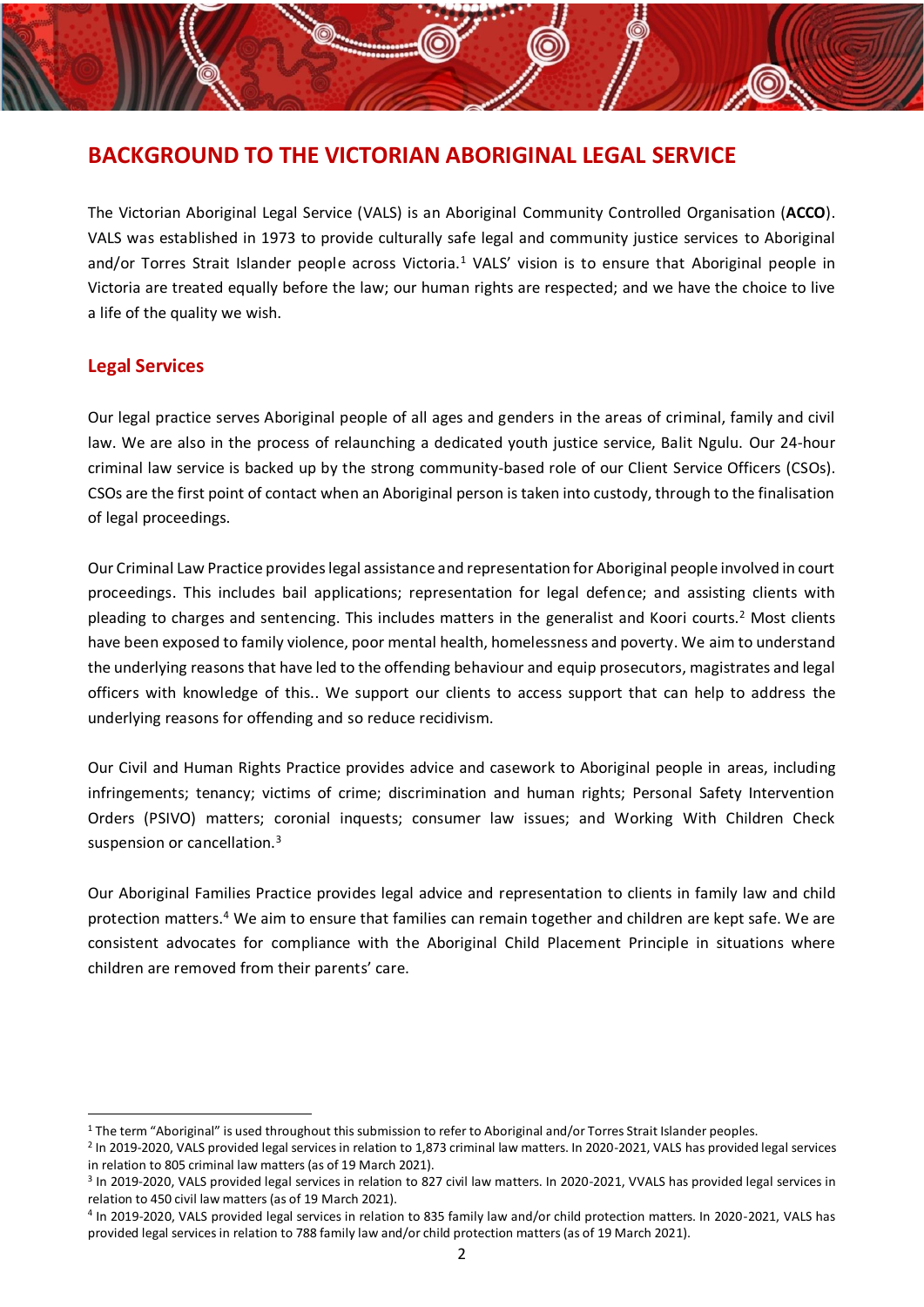Our Specialist Legal and Litigation Practice (Wirraway) legal advice and representation in civil litigation matters against government authorities. This includes for claims involving excessive force or unlawful detention; police complaints; prisoners' rights issues; and coronial inquests (including deaths in custody).<sup>5</sup>

## **Community Justice Programs**

VALS operates a Custody Notification System (CNS). The Crimes Act 1958<sup>6</sup> requires that Victoria Police notify VALS within 1 hour of an Aboriginal person being taken into police custody in Victoria.<sup>7</sup> Once a notification is received, VALS contacts the relevant police station to conduct a welfare check and facilitate access to legal advice if required.

The Community Justice Programs Team also operates the following programs:

- Family Violence Client Support Program<sup>8</sup>
- Community Legal Education
- Victoria Police Electronic Referral System (V-PeR)<sup>9</sup>
- Regional Client Service Officers
- Baggarrook Women's Transitional Housing program<sup>10</sup>

## **Policy, Research and Advocacy**

VALS informs and drives system change initiatives to improve justice outcomes for Aboriginal people in Victoria. VALS works closely with fellow members of the Aboriginal Justice Caucus and ACCOs in Victoria, as well as other key stakeholders within the justice and human rights sectors.

<sup>&</sup>lt;sup>5</sup> In 2019-2020, VALS Wirraway provided legal services in relation to 2 legal matters. In 2020-2021, VALS Wirraway has provided legal services in relation to 53 legal matters (as of 19 March 2021).

 $6$  Ss. 464AAB and 464FA, Crimes Act 1958 (Vic).

<sup>7</sup> In 2019-2020, VALS CNS handled 13,426 custodial notifications. In 2020-2021, VALS CNS has handled 8,366 custodial notifications (as of 19 March 2021).

<sup>8</sup> VALS has three Family Violence Client Support Officers (FVCSOs) who support clients throughout their family law or civil law matter, providing holistic support to limit re-traumatisation to the client and provide appropriate referrals to access local community support programs and emergency relief monies.

<sup>&</sup>lt;sup>9</sup> The Victoria Police Electronic Referral (V-PeR) program involves a partnership between VALS and Victoria Police to support Aboriginal people across Victoria to access culturally appropriate services. Individuals are referred to VALS once they are in contact with police, and VALS provides support to that person to access appropriate services, including in relation to drug and alcohol, housing and homelessness, disability support, mental health support.

 $10$  The Baggarrook Women's Transitional Housing program provides post-release support and culturally safe housing for six Aboriginal women to support their transition back to the community. The program is a partnership between VALS, Aboriginal Housing Victoria and Corrections Victoria.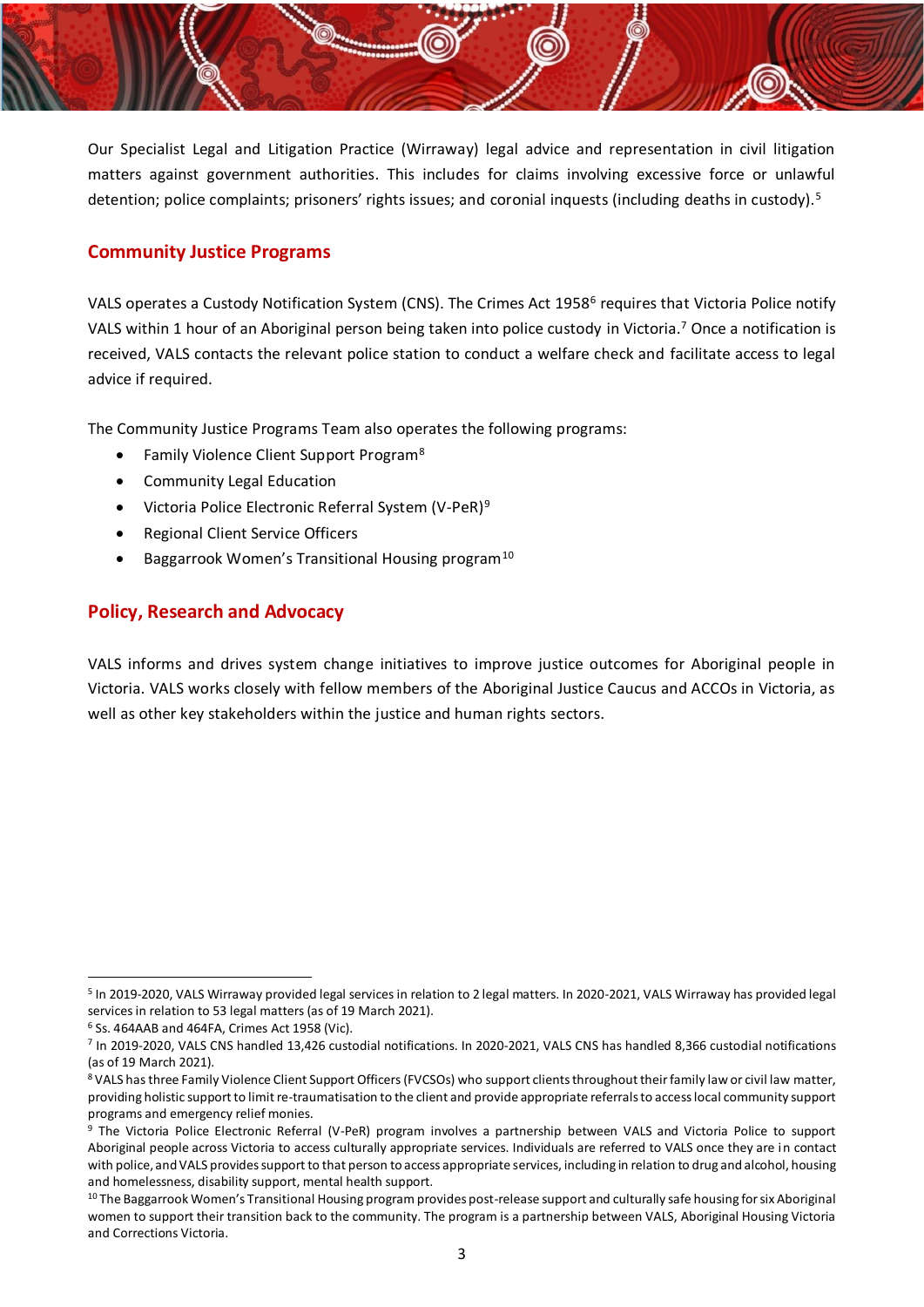# <span id="page-4-0"></span>**ACKNOWLEDGEMENTS**

VALS pays our deepest respect to traditional owners across Victoria, in particular, to all Elders past, present and emerging. We also acknowledge all Aboriginal and Torres Strait Islander people in Victoria and pay respect to the knowledge, cultures and continued history of all Aboriginal and Torres Strait Islander Nations.

We also acknowledge the following staff members who collaborated to prepare this submission:

- Dr. Matthew Witbrodt, Policy Research and Advocacy Officer (VALS)
- Andreea Lachsz, Head of Policy, Communications and Strategy (VALS)

## <span id="page-4-1"></span>**EXECUTIVE SUMMARY**

VALS welcomes the opportunity to make a submission to the Senate Legal and Constitutional affairs Committee concerning the *Crimes Amendment (Remissions of Sentences) Bill 2021* (**CAB**). The present submission focuses upon the following key issues:

- The benefits of EMDs generally, as well as specifically during the COVID-19 pandemic;
- Human rights obligations.

## <span id="page-4-2"></span>**SUMMARY OF RECOMMENDATIONS**

**Recommendation 1.** The amendments to the *Crimes Act 1914 (Cth)* proposed in the *Crimes Amendment (Remissions of Sentences) Bill 2021 (Cth)* should not proceed further to a vote on the floor of Commonwealth Parliament.

The Commonwealth Government should recognise the importance of remissions, including Emergency Management Days (**EMD**s), noting particularly:

- they provide an incentive for incarcerated people to maintain good behaviour in situations and circumstances that result in further deprivation or disruption of their liberties and activities, which, in turn, helps to ensure security and good order within the custodial environment in such instances;
- they play a compensatory role for the physical and psychological impacts of increased deprivation and disruption of routine incarceration;
- they play an important role in reducing prison populations during the pandemic, with decarceration being an essential component of a comprehensive and responsible public health strategy.

**Recommendation 2.** In the event the *Crimes Amendment (Remissions of Sentences) Bill 2021 (Cth)* does proceed to vote on the floor of Commonwealth Parliament, the current amendments to s. 19AA of the *Crimes Act 1914 (Cth)* should be revised to ensure that people serving federal sentences prior to the commencement of the amendments continue to be eligible for remissions under the relevant state legislation.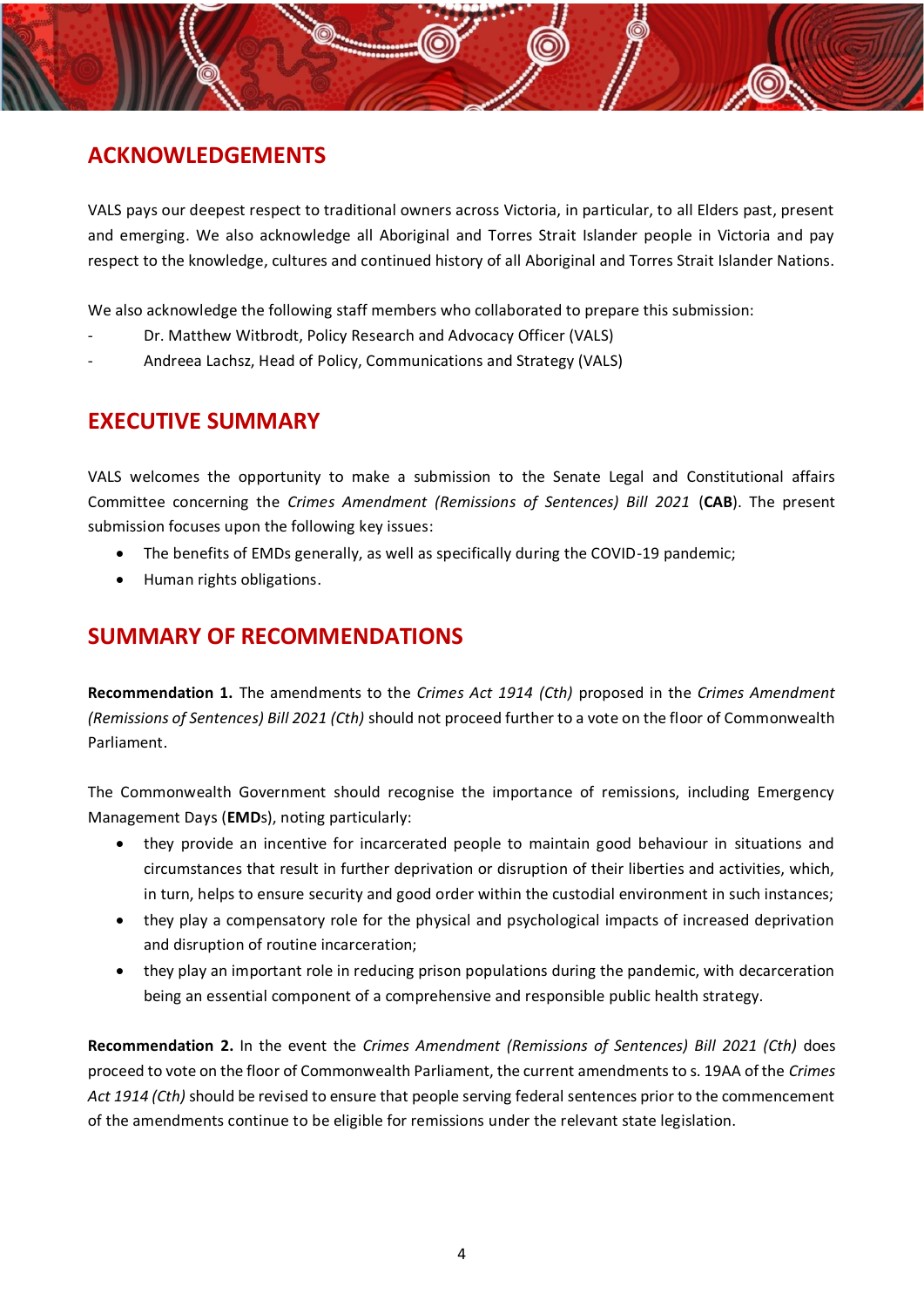## <span id="page-5-0"></span>**DETAILED SUBMISSIONS**

### **The Proposed Amendments**

The proposed amendments to the CAB, specifically s.19AA, seek to eliminate the possibility of remission or reduction of sentences of imprisonment for those serving federal sentences. Victorian legislation allowing for the granting of Emergency Management Days (**EMD**s) is cited as a principal factor for the need to amend the existing *Crimes Act 1914 (Cth)*.

## **The Victorian Context**

### People Serving Federal Sentences in Victoria

As of June 2021, 1151 people were serving federal sentences in prisons across Australia, which was a significant increase from the 752 people serving federal sentences in June 2020.<sup>11</sup> Prisons located in Victoria accommodated 317 people serving federal sentences as of June 2021 (ie. 27.5% of all persons serving federal sentences).<sup>12</sup>

#### Emergency Management Days

In Victoria, EMDs are granted to reduce the sentences of people held in custody by Corrections Victoria. The reduction of sentences is the result of administrative measures undertaken in accordance with s.58E of the *Corrections Act 1986 (Vic)* and granted, in light of good behaviour, to persons who suffer disruption or deprivation during an industrial dispute or emergency where the custodial sentence is being served;<sup>13</sup> or due to other circumstances of an unforeseen and special nature.<sup>14</sup>

EMDs generally provide two principal benefits.

- First, they provide an incentive for detained people to maintain good behaviour in situations and circumstances that result in further deprivation or disruption of their liberties and activities, which, in turn, helps to ensure security and good order within the custodial environment in such instances.
- Second, and most importantly, EMDs play a compensatory role for the physical and psychological impacts of increased deprivation and disruption of incarceration.

<sup>11</sup> Australian Bureau of Statistics (2021). 'Corrective Services, Australia: National and state information about adult prisoners and community based corrections, including legal status, custody type, Indigenous status, sex.' Available at [https://www.abs.gov.au/statistics/people/crime-and-justice/corrective-services-australia/latest-release#federal-sentenced](https://www.abs.gov.au/statistics/people/crime-and-justice/corrective-services-australia/latest-release%23federal-sentenced-prisoners)[prisoners.](https://www.abs.gov.au/statistics/people/crime-and-justice/corrective-services-australia/latest-release%23federal-sentenced-prisoners)

 $12$  Australian Bureau of Statistics. '45120DO001 202106 Corrective Services Australia, June Quarter 2021.' Available at [https://www.abs.gov.au/statistics/people/crime-and-justice/corrective-services-australia/latest-release#federal-sentenced](https://www.abs.gov.au/statistics/people/crime-and-justice/corrective-services-australia/latest-release%23federal-sentenced-prisoners)[prisoners.](https://www.abs.gov.au/statistics/people/crime-and-justice/corrective-services-australia/latest-release%23federal-sentenced-prisoners)

<sup>13</sup> s.58E(1)(a) of the *Corrections Act 1986 (Vic)*.

<sup>14</sup> s.58E(1)(b) of the *Corrections Act 1986 (Vic).*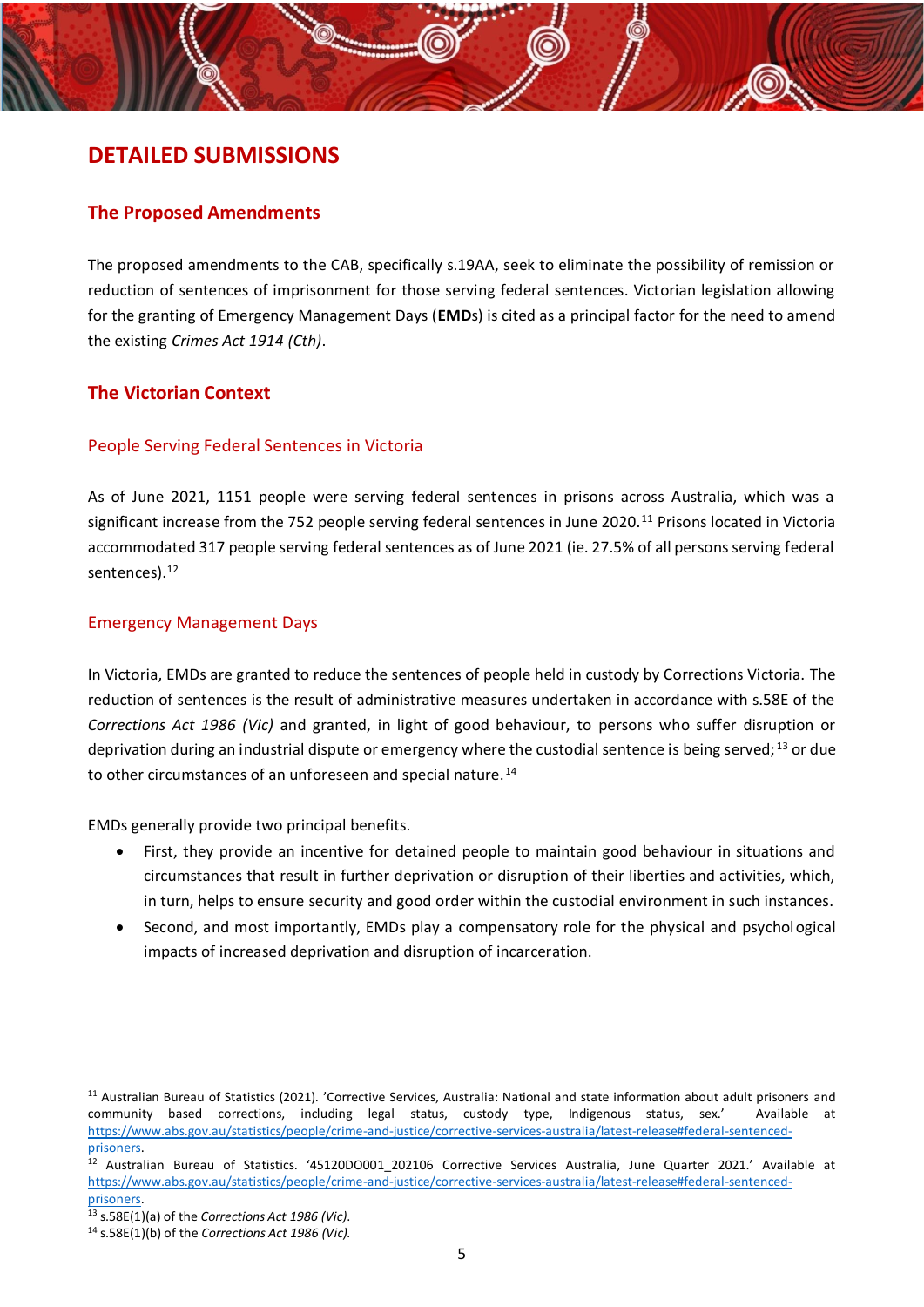## **Risks to Safety and Good Order in Victorian Prisons**

As noted above, EMDs provide an incentive for incarcerated people to maintain good behaviour in situations and circumstances that result in further deprivation or disruption of their liberties and activities, which, in turn, helps to ensure security and good order within the custodial environment in such instances.

There is a significant risk that passing this Bill will compromise the safety and good order of prisons in the following ways:

- The proposed amendments to the CAB would effectively create two classes of imprisoned people in Victorian prisons: those serving state sentences and eligible for EMDs; and those serving federal sentences and ineligible for EMDs as a result. The outcome of the proposed amendments would be legislated inequities with regard to the reduction/remission of sentences for deprivation and disruption. There will thus be reduced incentive for people serving federal sentences during the extreme disruptions and deprivations suffered and continuing ts be suffered in Victoria to be of 'good behaviour'.
- The retrospective application of the legislation would result in people serving federal sentences tlosing EMDs they have already been notified will be granted. With people spending more time in custody than they had anticipated, it is quite possible that the high levels distress caused will lead to disruption.

## **Increased Hardship in Victorian Prisons During the Pandemic**

The protective measures instituted in Victorian prisons and remand centres during the current COVID-19 pandemic have resulted in significantly greater restrictions, including the deprivation of liberties and disruption of routine and activities in custodial environments. The implementation of preventative measures in Victorian prisons and remand centres since March 2020 have included:

- Reception and intake Protective Quarantine (amounting, at times, to solitary confinement) for periods of up to 14 days;
- The use of Transfer Quarantine;
- Prison lockdowns in response to suspected or actual cases, as well as when staff have attended exposure sites in the community;
- Clinical isolation of imprisoned people who have tested positive;
- Suspension of rehabilitative, counselling, educational and religious programs and services (with some service delivery moving to a remote model);
- Suspension of visits from family members, legal representatives and in-person service providers; and
- Significantly decreased out-of-cell time for access to exercise yards, outdoors areas, libraries and meal areas.

Of particular concern are the intermittent and protracted periods of solitary confinement to which thousands of incarcerated people have been subjected. The UN Mandela Rules define solitary confinement as the "'confinement of prisoners for 22 hours or more a day without meaningful human contact," and define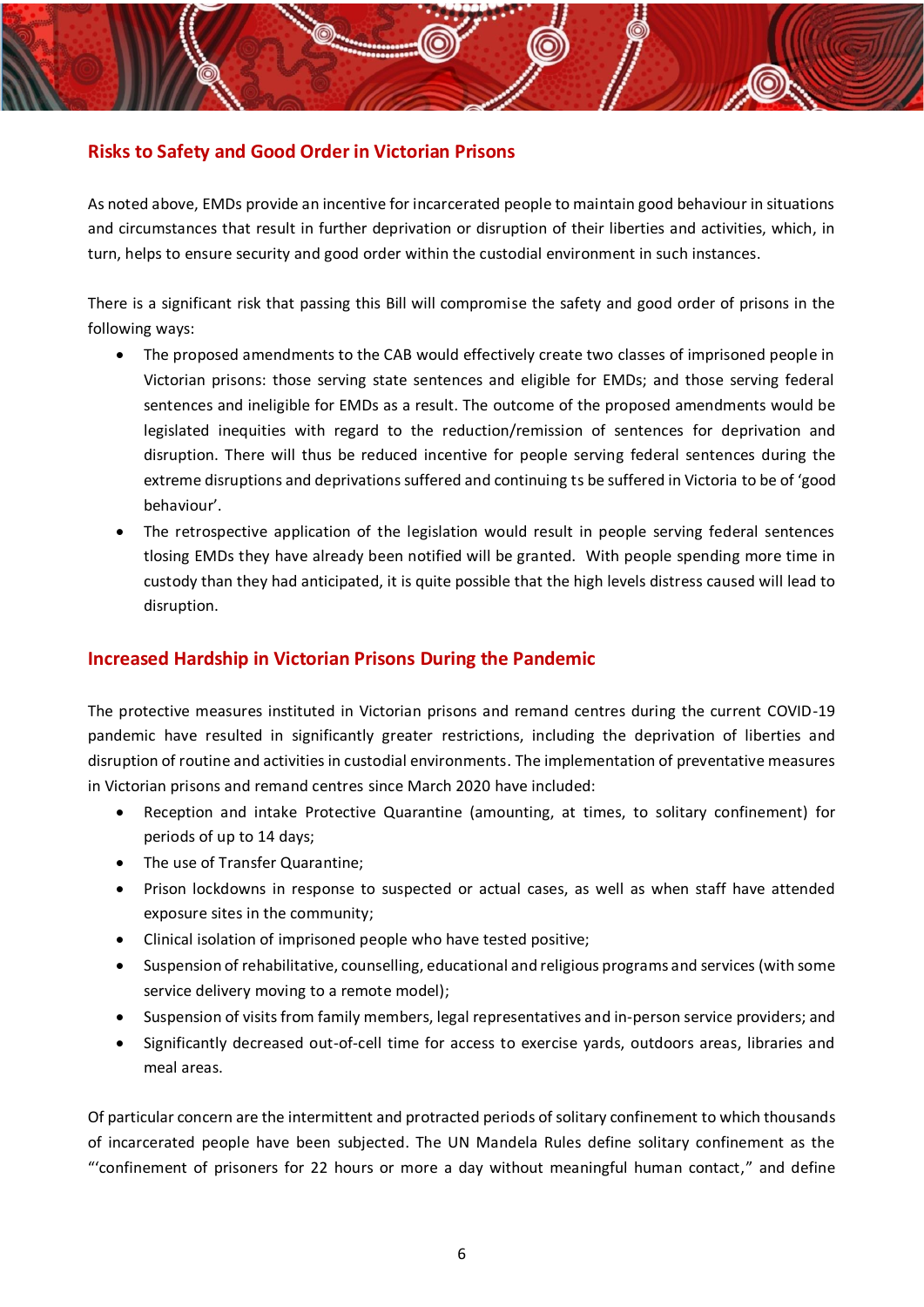prolonged solitary confinement as solitary confinement for a time period in excess of 15 consecutive days.<sup>15</sup> They state that solitary confinement "shall be used only in exceptional cases as a last resort, for as short a time as possible and subject to independent review, and only pursuant to the authorisation by a competent authority." <sup>16</sup> They prohibit the use of solitary confinement for people "with mental or physical disabilities when their conditions would be exacerbated by such measures."<sup>17</sup> Solitary confinement is a fundamentally harmful practice. As Lachsz and Hurley have noted:

Solitary confinement is 'strikingly toxic to mental functioning' and can cause long-term, irreversible harm (Grassian, 2006, p. 354). As documented by Walsh et al. (2020), the cruel impact of the practice has been recognised in case law from Australia and across the world.

Solitary confinement has a particularly detrimental impact on Aboriginal and Torres Strait Islander people, with the Royal Commission into Aboriginal Deaths in Custody noting the 'extreme anxiety suffered by Aboriginal prisoners committed to solitary confinement' and that it is 'undesirable in the highest degree that an Aboriginal prisoner should be placed in segregation or isolated detention'.<sup>18</sup>

VALS has consistently encouraged Corrections Victoria to acknowledge that the pandemic has negatively impacted all people in detention, albeit to differing degrees. In addition to restrictive regimes of lockdowns, quarantine and isolation, discussed directly above, there has been suspension of therapeutic, educational and cultural programs, access to facilities, including libraries and exercise yards, and personal visits, the anxiety in relation to contracting COVID‐19 in the high‐risk environment of prison, and the distress of not being able to support and be with their families during this difficult time. VALS is of the view that EMDs should be available in relation to these additional hardships.

More information in relation to the restrictions in Victorian prisons can be found in VALS' COVID-19 Recovery Plan, *[Building Back Better](https://www.vals.org.au/wp-content/uploads/2021/02/Building-Back-Better-Victorian-Aboriginal-Legal-Service-COVID-19-Recovery-Plan-February-2021-FOR-DISTRIBUTION.pdf)*, and our [submission to the Public Accounts and Estimates Committee COVID-19](https://www.parliament.vic.gov.au/images/stories/committees/paec/COVID-19_Inquiry/Submissions/87._Victorian_Aboriginal_Legal_Service.pdf)  [Inquiry.](https://www.parliament.vic.gov.au/images/stories/committees/paec/COVID-19_Inquiry/Submissions/87._Victorian_Aboriginal_Legal_Service.pdf)

## **Critical Health and Safety Benefits of EMDs During the Pandemic – Reducing the Prison Population**

While legislative measures providing for EMDs provide a means by which to mitigate the effects of the increased deprivation of liberty and disruption of routine, they have the further benefit of mitigating the potential spread of COVID-19 in prisons generally. People held in custody or prisons and remand centres are more vulnerable and at considerably greater risk of contracting COVID-19. EMDs provide an administrative and structured means by which to reduce the population of Victorian prisons and mitigate the risks of transmission if an outbreak should occur in prison. Such reduction has been recognised as a key public health measure<sup>19</sup> which protects persons in custody as well as prison staff, and the broader community. EMDs granted during the COVID-19 pandemic are an important preventative measure.

<sup>&</sup>lt;sup>15</sup> Rule 44 of the Mandela Rules.

<sup>16</sup> Rule 45(1), ibid.

<sup>17</sup> Rule 45(2), ibid.

<sup>&</sup>lt;sup>18</sup> Lachsz and Hurley, 'Why practices that could be torture or cruel, inhuman and degrading treatment should never have formed part of the public health response to the COVID-19 pandemic in prisons' (2021)

<sup>&</sup>lt;sup>19</sup> Reinhart and Chen, Association of Jail Decarceration and Anticontagion Policies with COVID-19 Case Growth Rates in US Counties, Journal of the American Medical Association, 2 September 2021, accessed 23 September 2021. <https://jamanetwork.com/journals/jamanetworkopen/fullarticle/2783680>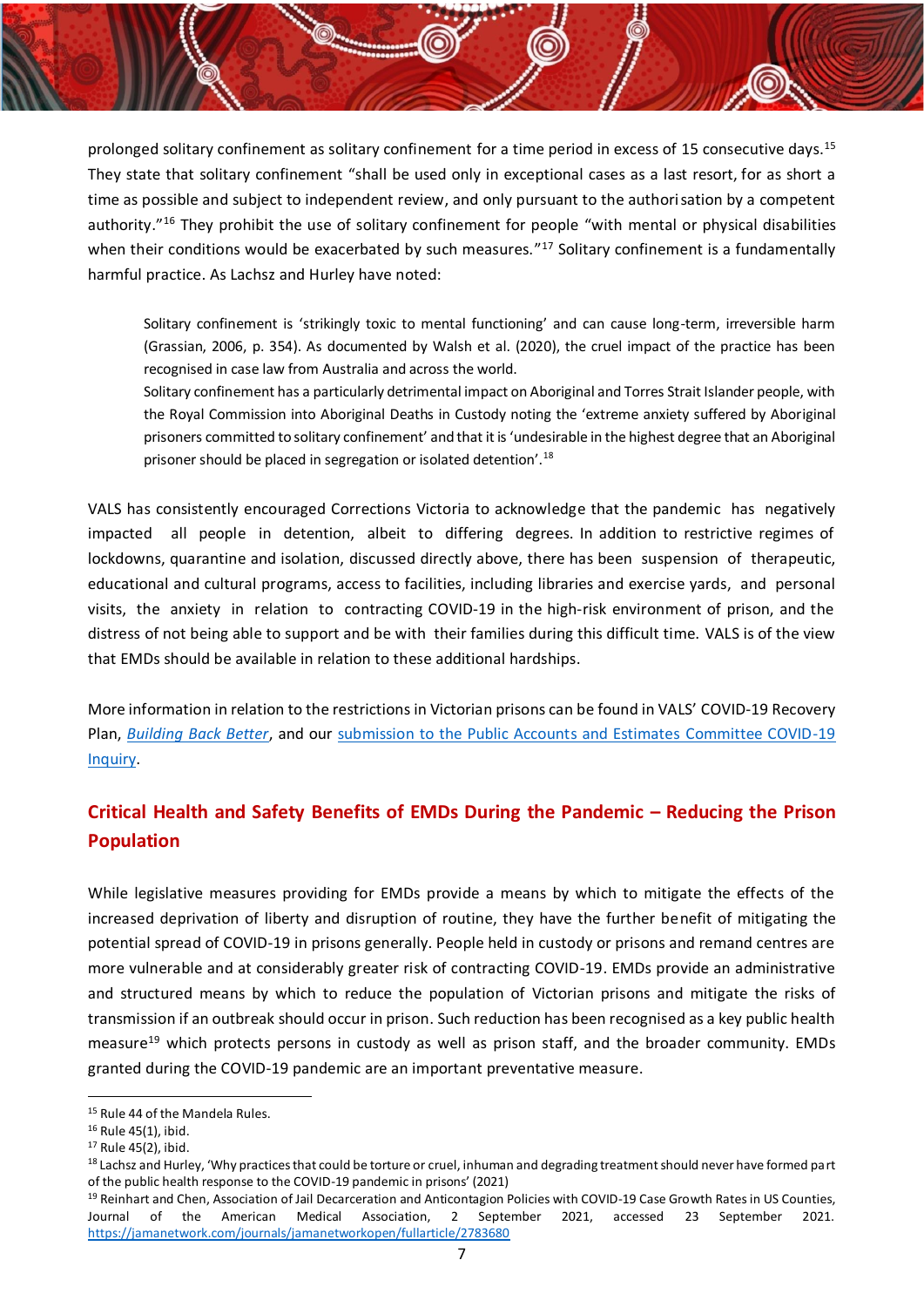Throughout the pandemic, VALS has been calling for a human rights compliant, health driven response. VALS has not been alone in encouraging the Victorian Government to take immediate steps to mitigate the risk of COVID-19 to people in detention, including by implementing effective decarceration strategies. Social distancing in prisons is impossible, and an outbreak of COVID-19 would impact not only those who are detained, but the broader community. In other jurisdictions prison outbreaks of COVID-19 have driven transmission in the broader community, as incarcerated people are released and prison workers return to their families and communities after their shifts. Decarceration is an essential component of a comprehensive and responsible public health response.

International experts have urged governments to take preventive measures and release people who are detained. We have heard a consistent message from them all; the World Health Organization, the UN, the UN High Commissioner for Human Rights, the UN Office on Drugs and Crime, the Joint UN Programme on HIV/AIDS, and the UN Committee on the Rights of Persons with Disabilities. Getting control of an outbreak of COVID-19 in detention will be much more difficult than preventing an outbreak in the first place, and the health of the people in custody is inextricably linked to the health of all Victorians during this pandemic. We have seen the devastation that comes with the spread of COVID-19 in detention in countries such as the USA.<sup>20</sup> VALS has emphasised that Aboriginal people in custody are particularly vulnerable to COVID-19, with many people having underlying medical conditions. One of the currently existing mechanisms in place, to which we have referred the Government, has included EMDs.

While Victorian legislation providing for EMDs was arguably envisaged as a measure to maintain security and good order in short-term situations or circumstances such as industrial disputes and fires, the beneficial impacts of the administrative measures during the current COVID-19 pandemic cannot be understated

## **Primary Reason Put Forward for the Proposed Amendments - Community Safety**

## Suspended and Reduced Programs and Personal Visits – Impact on Recidivism

The argument that early release of persons serving federal sentences in Victorian prisons would prevent them from undertaking and completing rehabilitation and reintegration programs<sup>21</sup> fails to take into account the extensive impact of COVID-19 restrictive measures implemented by Corrections Victoria, discussed above.

VALS also draws the Committee's attention to the evidence that incarceration itself increases the risks of reoffending. This will only be compounded, given the suspension and reduction of rehabilitation and reintegration programs in Victorian prisons, as well as the suspension of family visits.

<sup>20</sup>  $21$  Ibid., at 7.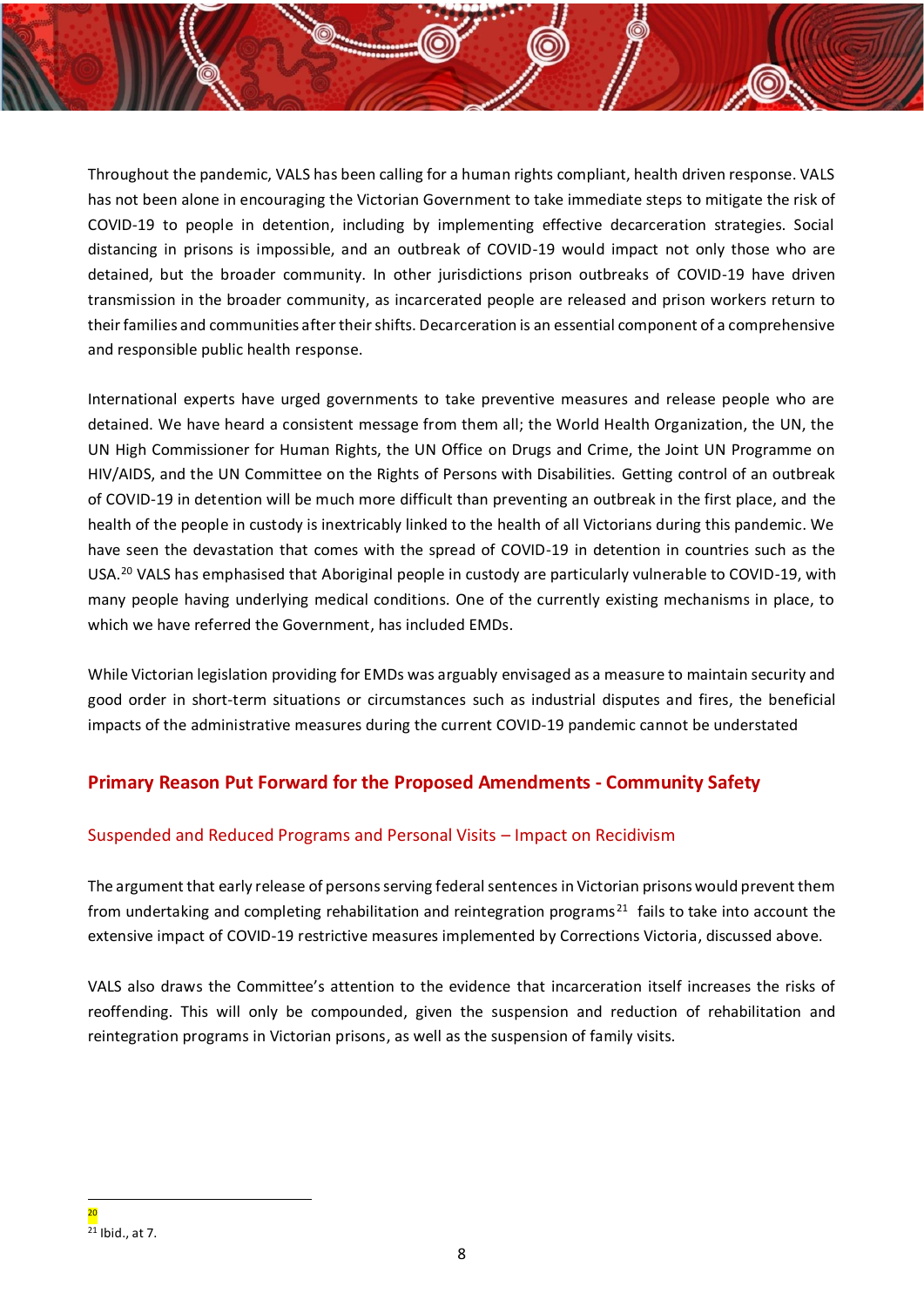## Control Orders and Other Post-Sentencing Options

It has been argued that granting EMDs makes it more challenging to make applications for control orders and other post-sentencing options.<sup>22</sup> These challenges are certainly not insurmountable. They can be managed with timely and accurate communications regarding the discretion to grant EMDs that rests with Corrections Victoria. This should already be the practice.

### Federal Offences Considered by the Explanatory Memorandum

VALS notes that the *Explanatory Memorandum* focuses entirely on "terrorists, child sex offenders and drug traffickers" who have received sentence reductions due to being granted EMDs under s.58E of the *Corrections Act 1986*. <sup>23</sup> These examples are used to support the arguments that community safety will be jeopardised should people serving sentences for these offences be released from prison before the end of their original sentence. None of the examples relate to people who are serving sentences other types of federal offences that would, in fact, indicate a person's early release would be a low risk to community safety. Example offences include:

- s. 135.2 of the *Criminal Code Act* (**CCA**): Obtaining financial advantage (through dishonesty)(benefit fraud) - 12 months.
- s. 132.6 of CCA: Making off without payment (for goods and/or services provided by Commonwealth entity if the person knows immediate payment is due) - 2 years.
- s. 29(1) of CCA: Graffiti (destruction of or damage to Commonwealth real property) up to 10 years.

It is critical to note that people who will be impacted by this legislation will include people who were welfare recipients and understated their income. Using the examples of terrorism, child sex offending and drug trafficking misrepresents the impact of the proposed amendments and does not accurately describe the group of people who are incarcerated for federal offences.

**Recommendation 1.** The amendments to the *Crimes Act 1914 (Cth)* proposed in the *Crimes Amendment (Remissions of Sentences) Bill 2021 (Cth)* should not proceed further to a vote on the floor of Commonwealth Parliament.

The Commonwealth Government should recognise the importance of remissions, including Emergency Management Days (**EMD**s), noting particularly:

- they provide an incentive for incarcerated people to maintain good behaviour in situations and circumstances that result in further deprivation or disruption of their liberties and activities, which, in turn, helps to ensure security and good order within the custodial environment in such instances;
- they play a compensatory role for the physical and psychological impacts of increased deprivation and disruption of routine incarceration;

<sup>22</sup> Ibid., at 7.

<sup>23</sup> Explanatory Memorandum at 5-6.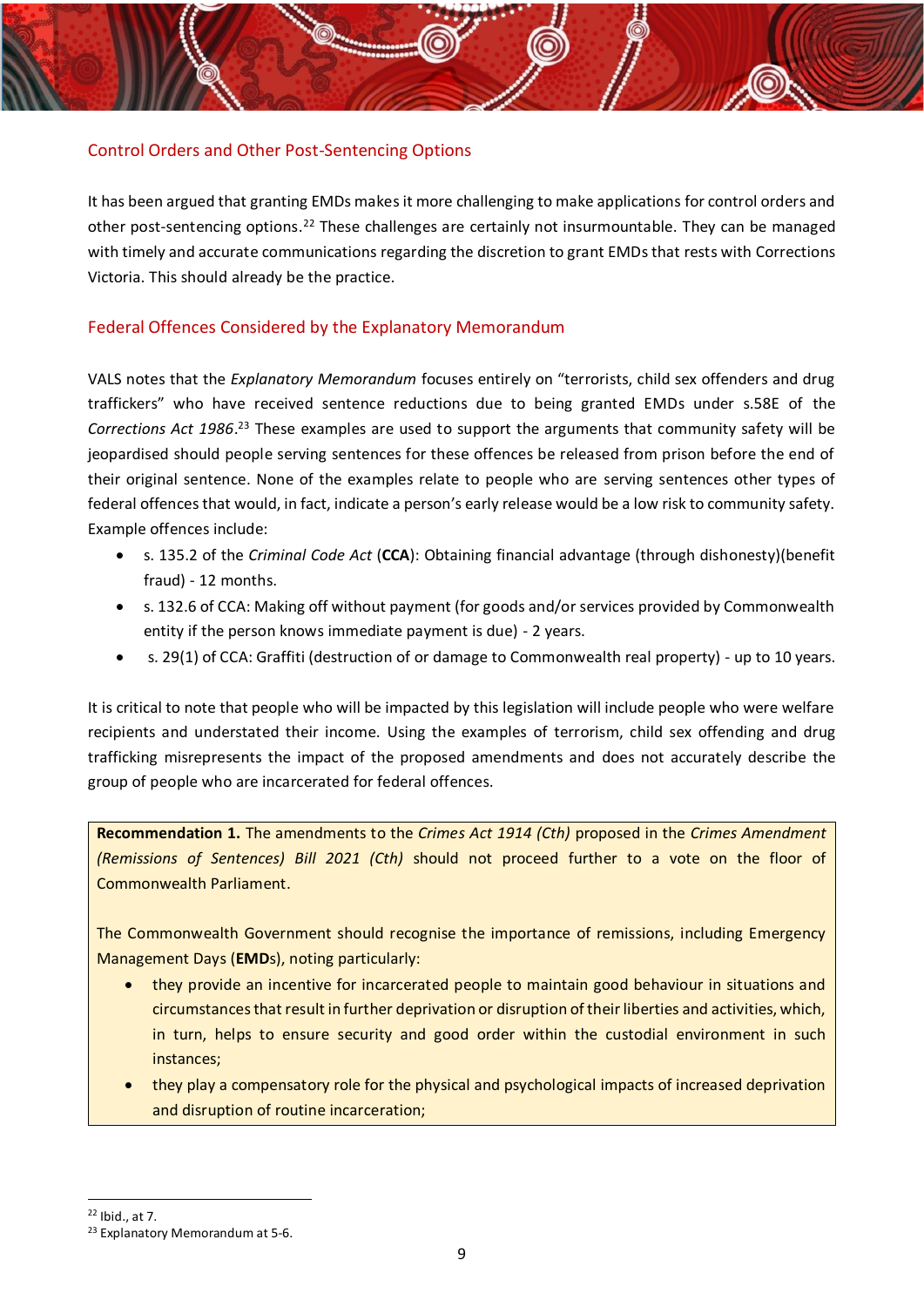they play an important role in reducing prison populations during the pandemic, with decarceration being an essential component of a comprehensive and responsible public health strategy.

### **Retrospective Application – Human Rights Implications**

VALS is particularly concerned by the Bill's purported revocation of EMDs that have already been granted to persons who will still be serving federal sentences at the time of the commencement of the proposed amendments.

#### Arbitrary Detention

While the Explanatory Memorandum provides a more detailed position as to why "federal offenders… no longer hav[ing] the opportunity to receive remissions that may be available to prisoners in the state or territory in which they are incarcerated" does not amount to arbitrary detention,<sup>24</sup> the distinct circumstances of people who have already been granted EMDs under Victorian law are not properly considered.

In its Human Rights Scrutiny Report of the CAB, the Parliamentary Joint Committee on Human Rights noted that the retrospective application of the prohibition on remission and reductions to federal sentences among persons still serving federal sentences upon commencement of the proposed amendments to s.19AA of the *Crimes Act 1914* needed further consideration. The report stated:

questions remain as to whether the measure is arbitrary, noting that it does not only apply prospectively to ensure future grants of remissions will not apply to federal offenders, but also applies retrospectively so that those who have already had remissions applied will no longer receive them. The committee has not yet formed a concluded view in relation to this matter. It considers further information is required to assess the human rights implications of this bill.<sup>25</sup>

VALS agrees with the above position. Unless the below considerations, recognised in the *Memorandum* as arising from the *International Covenant on Civil and Political Rights* (**ICCPR**), are properly addressed in relation to both future and retrospective implications, the Bill must not proceed. This is particularly the case for the proposed retrospective application.

Article 9 regulates, rather than prohibits, detention—it is only 'arbitrary' detention that is prohibited. Arbitrariness includes the elements of inappropriateness, injustice and lack of predictability. Detention is not arbitrary where, in all the circumstances, it is reasonable, necessary and proportionate to achieving a legitimate objective. Limitations on the right to liberty are permissible if in accordance with procedure established by law, and if the limitation is reasonable, necessary and proportionate.<sup>26</sup>

<sup>&</sup>lt;sup>24</sup> 'federal offenders cannot assume or expect that they will be granted remissions under state or territory laws. For example, EMDs available under Victorian laws are not a right afforded to prisoners, and prisoners are not guaranteed to be granted EMDs for which they are eligible to be considered. Further, statutes providing for executive release of prisoners may validly change from time to time.'

<sup>25</sup> Parliamentary Joint Committee on Human Rights, Crimes Amendment (Remissions of Sentences) Bill 2021, *Report 11 of 21*, [2021] AUPJCHP 110, at 1.52-1.53.

<sup>&</sup>lt;sup>26</sup> Explanatory Memorandum, para. 19.